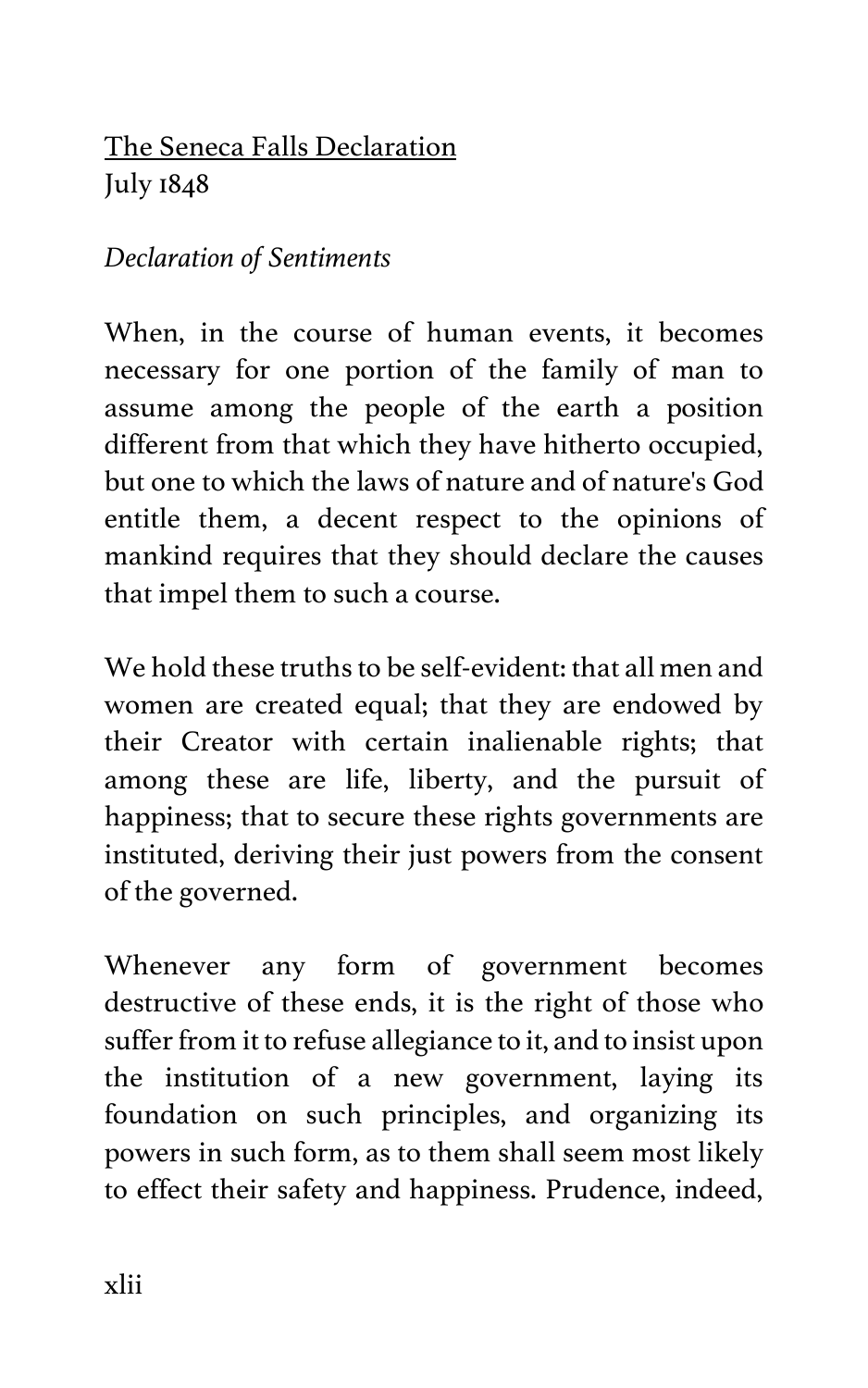will dictate that governments long established should not be changed for light and transient causes; and accordingly all experience hath shown that mankind are more disposed to suffer. while evils are sufferable, than to right themselves by abolishing the forms to which they are accustomed. But when a long train of abuses and usurpations, pursuing invariably the same object, evinces a design to reduce them under absolute despotism, it is their duty to throw off such government, and to provide new guards for their future security.

Such has been the patient sufferance of the women under this government, and such is now the necessity which constrains them to demand the equal station to which they are entitled. The history of mankind is a history of repeated injuries and usurpations on the part of man toward woman, having in direct object the establishment of an absolute tyranny over her. To prove this, let facts be submitted to a candid world.

- † He has never permitted her to exercise her inalienable right to the elective franchise.
- † He has compelled her to submit to laws, in the formation of which she had no voice.
- † He has withheld from her rights which are given to the most ignorant and degraded men, both natives and foreigners.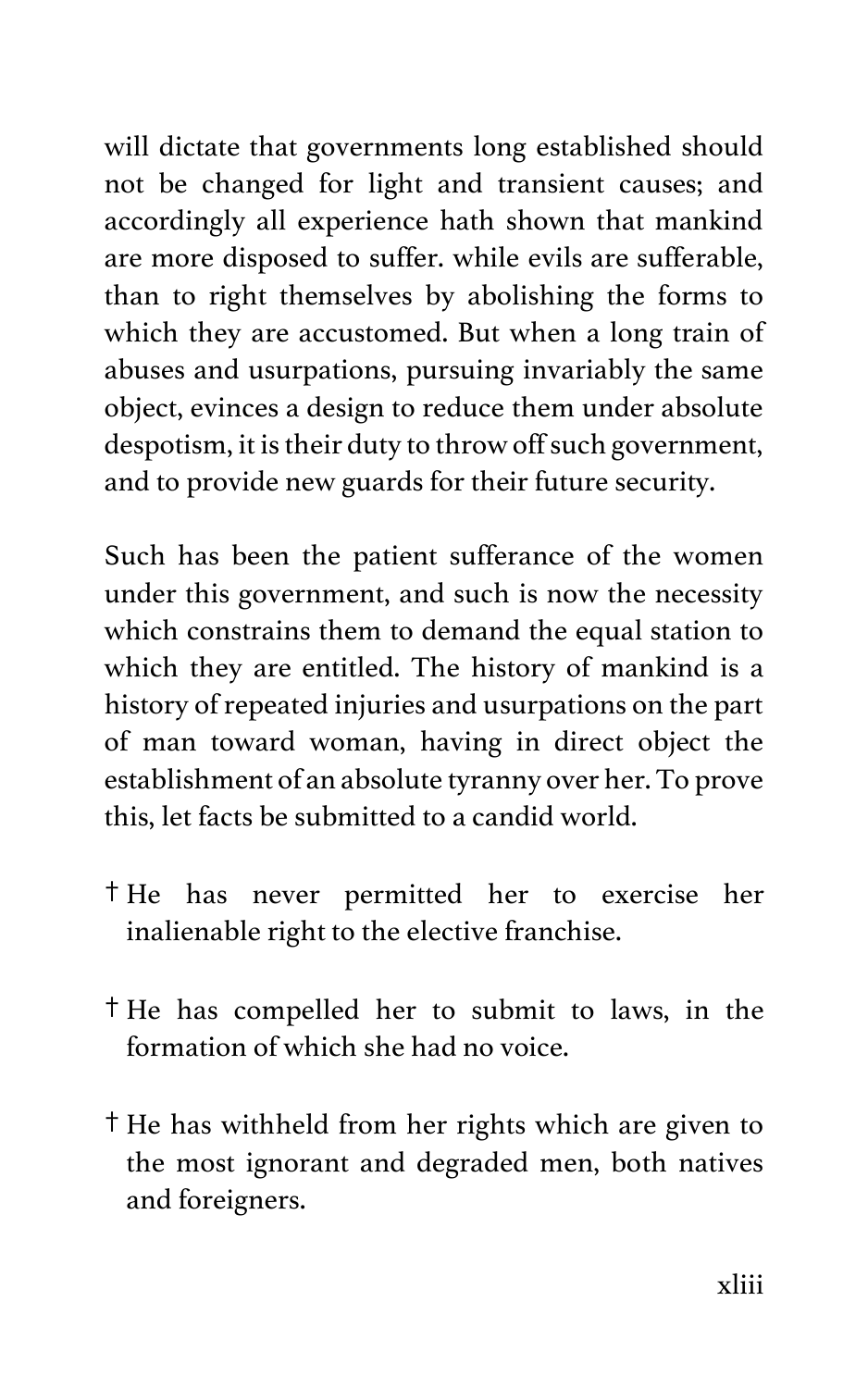- † Having deprived her of this first right of a citizen, the elective franchise, thereby leaving her without representation in the halls of legislation, he has oppressed her on all sides.
- † He has made her, if married, in the eye of the law, civilly dead. He has taken from her all right in property. even to the wages she earns.
- † He has made her, morally. an irresponsible being. as she can commit many crimes with impunity, provided they be done in the presence of her husband.
- † In the covenant of marriage, she is compelled to promise obedience to her husband, he becoming, to all intents and purposes, her master, the law giving him power to deprive her of her liberty. and to administer chastisement.
- † He has so framed the laws of divorce, as to what shall be the proper causes, and in case of separation, to whom the guardianship of the children shall be given, as to be wholly regardless of the happiness of women, the law, in all cases, going upon a false supposition of the supremacy of man, and giving all power into his hands.
- † After depriving her of all rights as a married woman, if single, and the owner of property, he has taxed her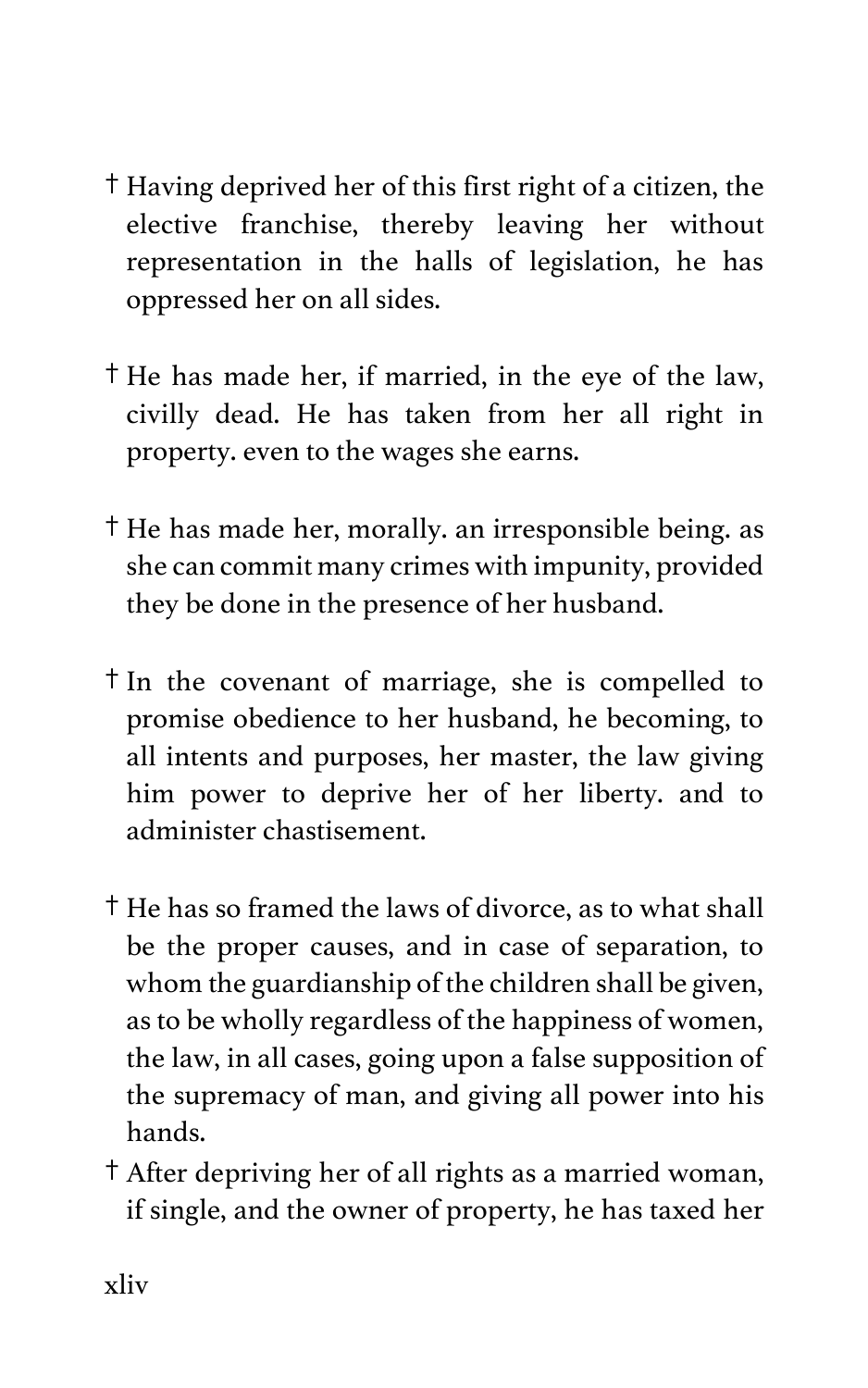to support a government which recognizes her only when her property can be made profitable to it.

- † He has monopolized nearly all the profitable employments, and from those she is permitted to follow, she receives but a scanty remuneration. He closes against her all the avenues to wealth and distinction which he considers most honorable to himself. As a teacher of theology, medicine, or law, she is not known.
- † He has denied her the facilities for obtaining a thorough education, all colleges being closed against her.
- † He allows her in Church, as well as State, but a subordinate position, claiming Apostolic authority for her exclusion from the ministry, and, with some exceptions, from any public participation in the affairs of the Church.
- † He has created a false public sentiment by giving to the world a different code of morals for men and women, by which moral delinquencies which exclude women from society, are not only tolerated, but deemed of little account in man.
- † He has usurped the prerogative of Jehovah himself, claiming it as his right to assign for her a sphere of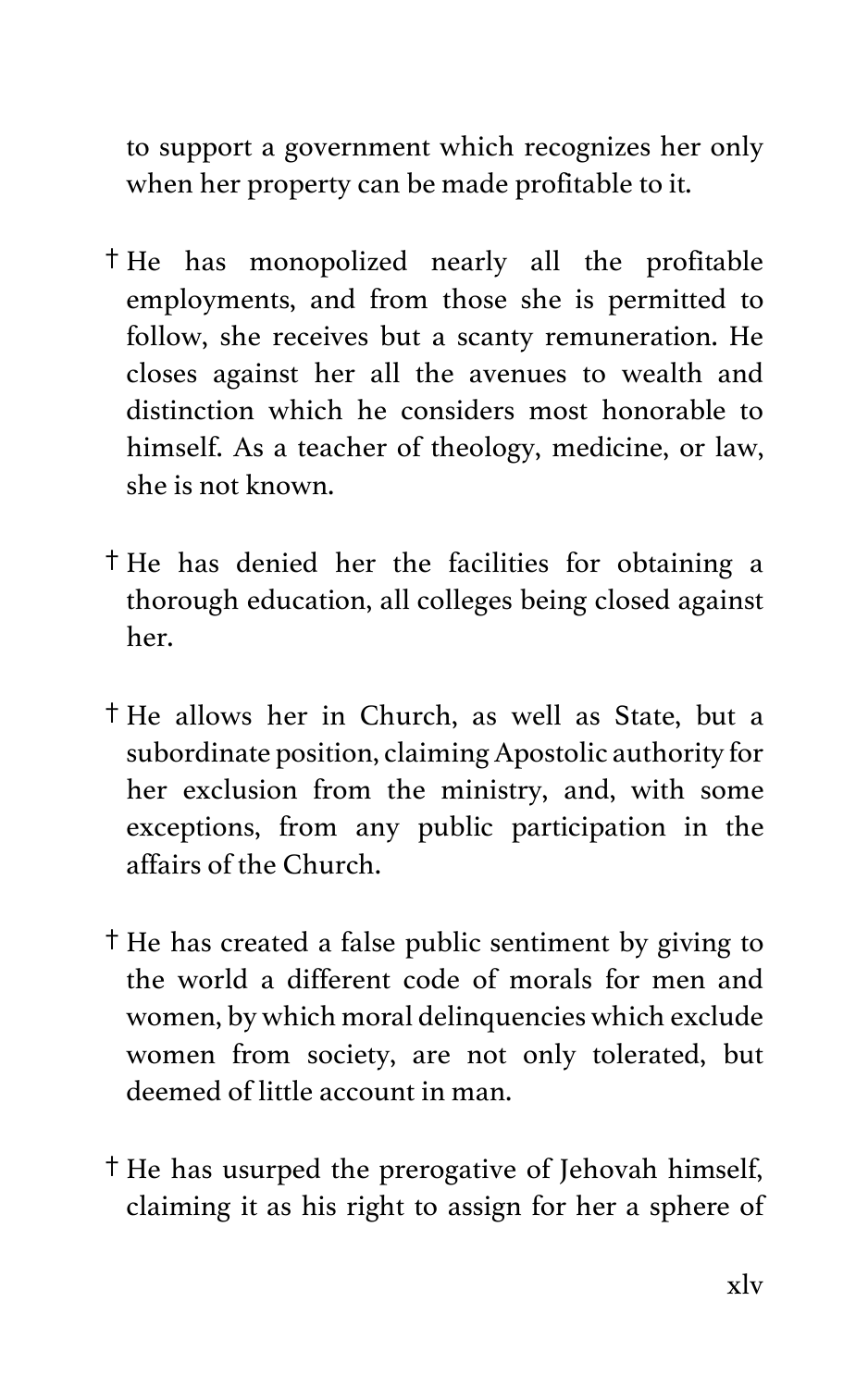action, when that belongs to her conscience and to her God.

† He has endeavored, in every way that he could, to destroy her confidence in her own powers, to lessen her self-respect and to make her willing to lead a dependent and abject life.

Now, in view of this entire disfranchisement of one-half the people of this country, their social and religious degradation, in view of the unjust laws above mentioned, and because women do feel themselves aggrieved, oppressed, and fraudulently deprived of their most sacred rights, we insist that they have immediate admission to all the rights and privileges which belong to them as citizens of the United States.

In entering upon the great work before us, we anticipate no small amount of misconception, misrepresentation, and ridicule; but we shall use every instrumentality within our power to effect our object. We shall employ agents, circulate tracts, petition the State and National legislatures, and endeavor to enlist the pulpit and the press in our behalf. We hope this Convention will be followed by a series of Conventions embracing every part of the country.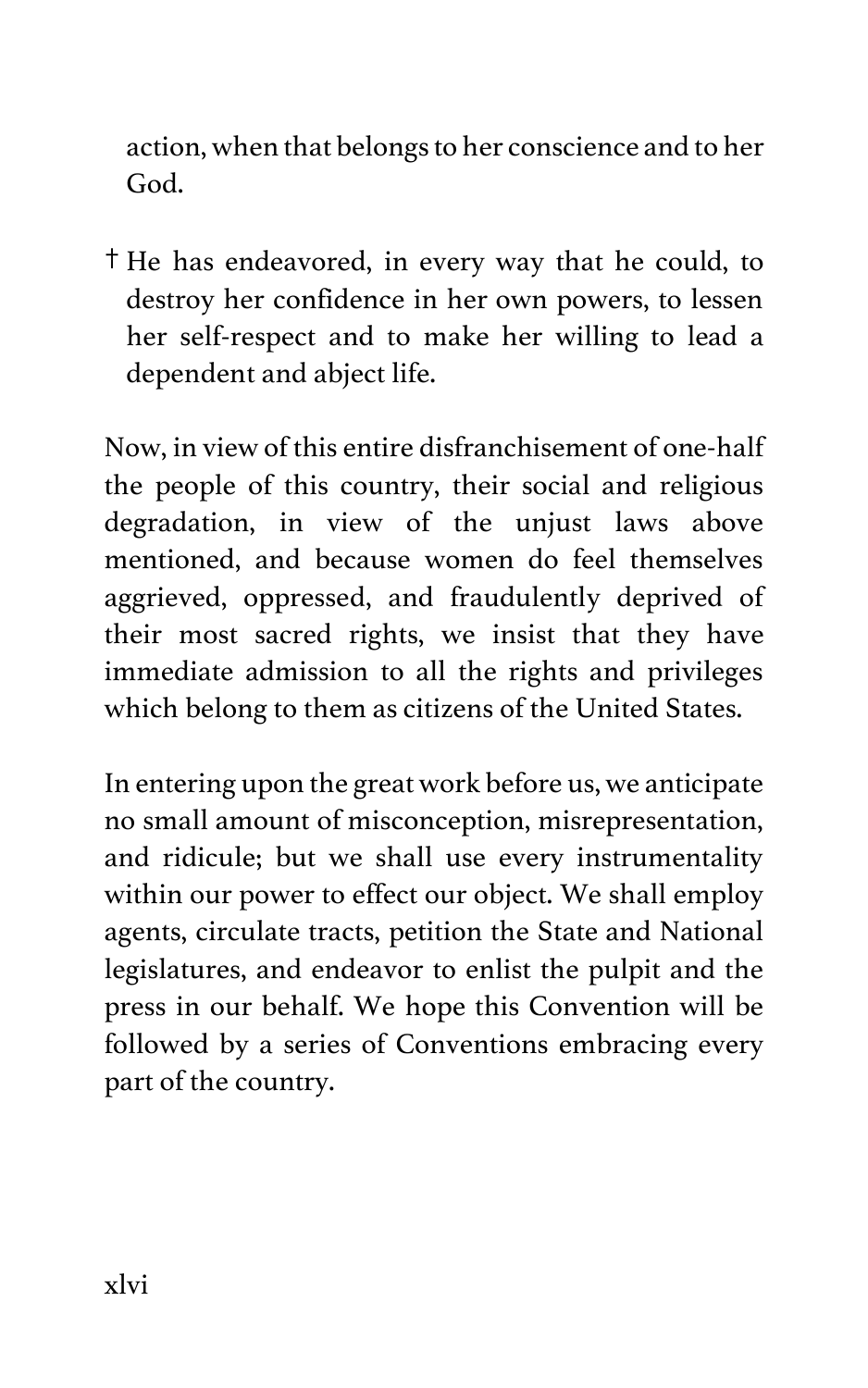### *Resolutions*

WHEREAS, The great precept of nature is conceded to be, that "man shall pursue his own true and substantial happiness." Blackstone in his Commentaries remarks, that this law of Nature being coeval with mankind, and dictated by God himself, is of course superior in obligation to any other. It is binding over all the globe, in all countries and at all times; no human laws are of any validity if contrary to this. and such of them as are valid, derive all their force. and all their validity, and all their authority, mediately and immediately, from this original; therefore,

#### Resolved,

That such laws as conflict, in any way with the true and substantial happiness of woman, are contrary to the great precept of nature and of no validity, for this is "superior in obligation to any other."

#### Resolved,

That all laws which prevent woman from occupying such a station in society as her conscience shall dictate, or which place her in a position inferior to that of man, are contrary to the great precept of nature, and therefore of no force or authority.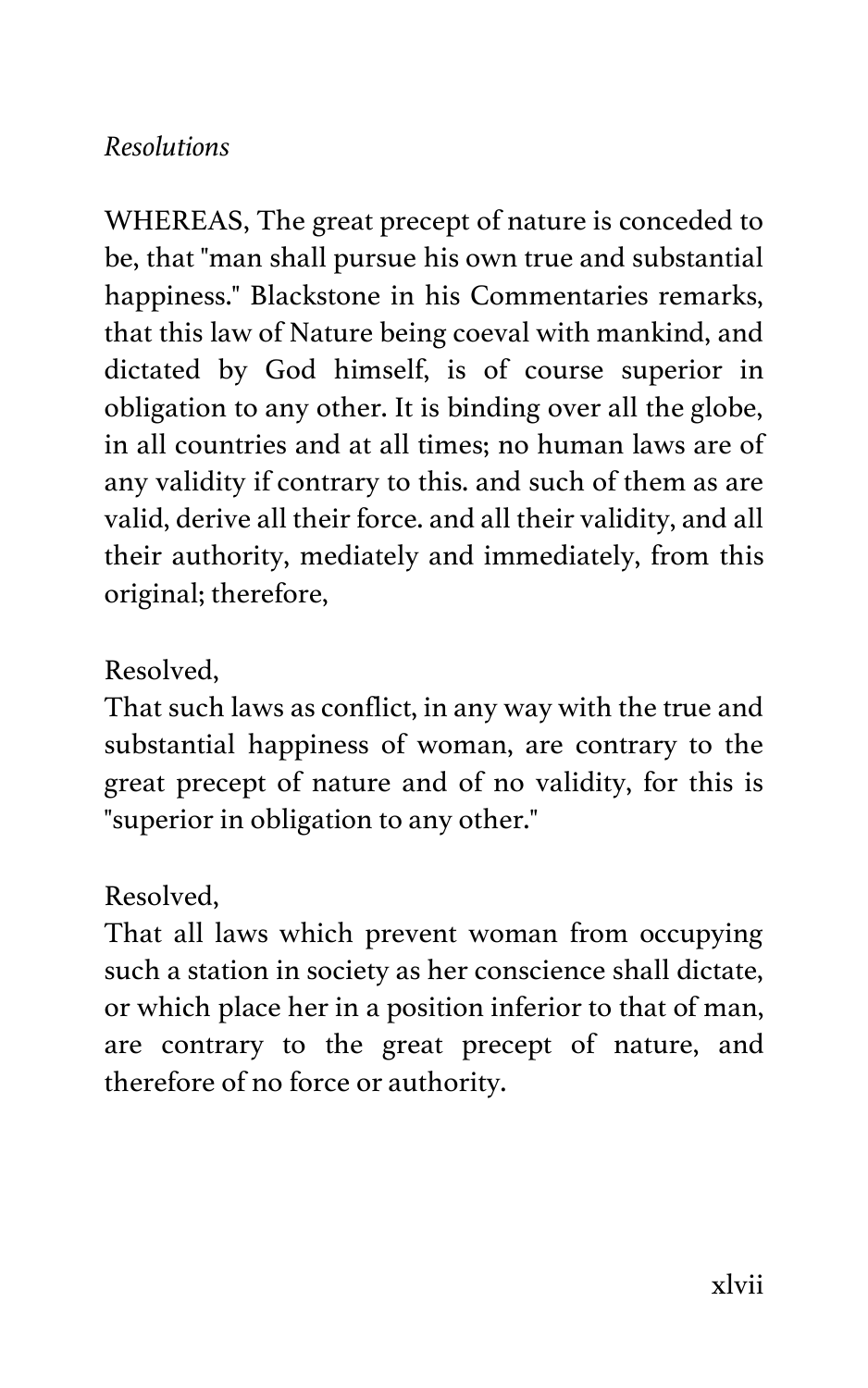## Resolved,

That woman is man's equal, was intended to be so by the Creator, and the highest good of the race demands that she should be recognized as such.

## Resolved,

That the women of this country ought to be enlightened in regard to the laws under which they live, that they may no longer publish their degradation by declaring themselves satisfied with their present position, nor their ignorance, by asserting that they have all the rights they want.

# Resolved.

That inasmuch as man, while claiming for himself intellectual superiority, does accord to woman moral superionty. it is pre-eminently his duty to encourage her to speak and teach. as she has an opportunity, in all religious assemblies.

# Resolved,

That the same amount of virtue, delicacy, and refinement of behavior that is required of woman in the social state, should also be required of man, and the same transgressions should be visited with equal severity on both man and woman.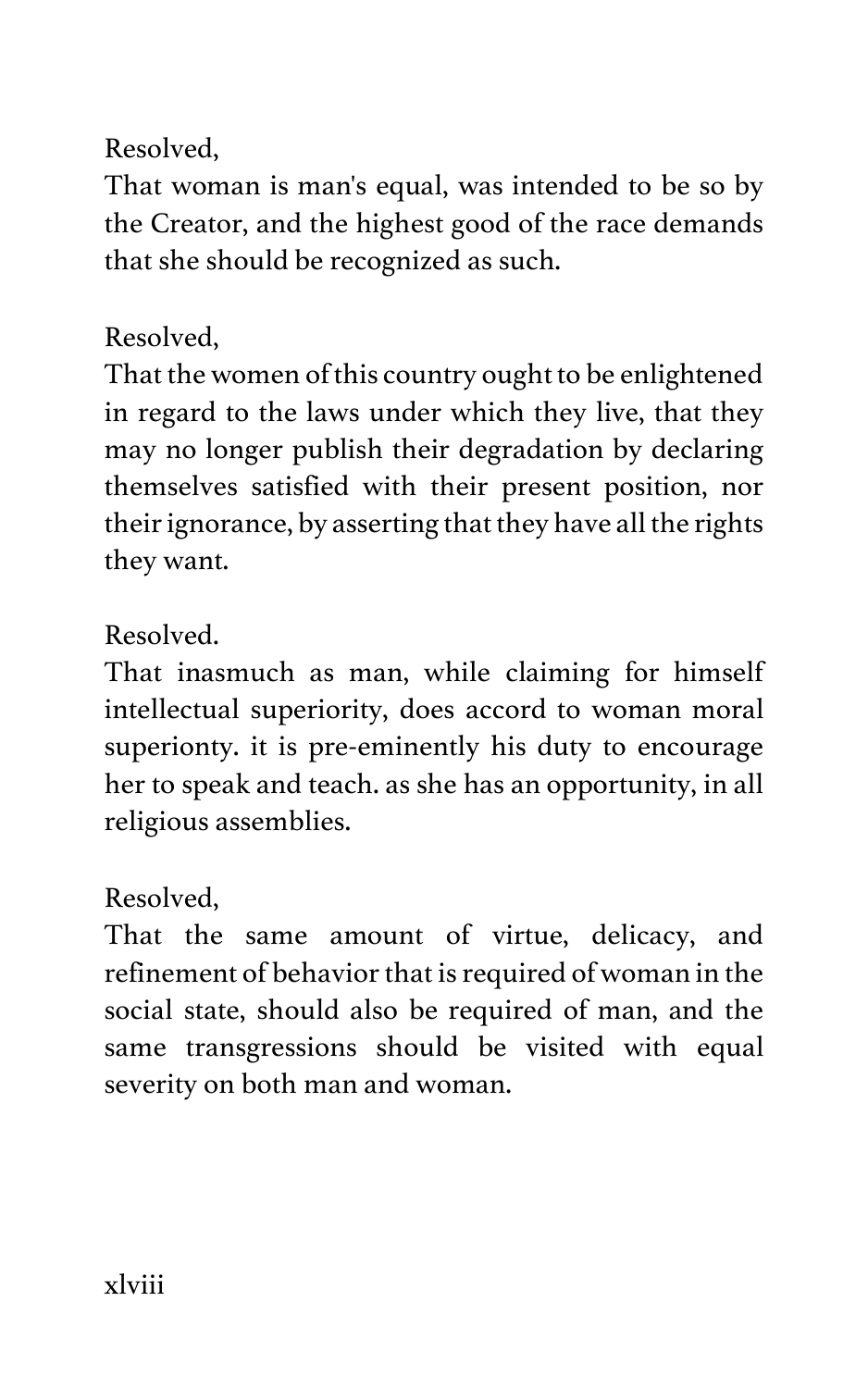## Resolved,

That the objection of indelicacy and impropriety, which is so often brought against woman when she addresses a public audience, comes with a very ill-grace from those who encourage, by their attendance, her appearance on the stage, in the concert. Or in feats of the circus.

## Resolved,

That woman has too long rested satisfied in the circumscribed limits which corrupt customs and a perverted application of the Scriptures have marked out for her, and that it is time she should move in the enlarged sphere which her great Creator has assigned her.

## Resolved,

That it is the duty of the women of this country to secure to themselves their sacred right to the elective franchise.

## Resolved,

That the equality of human rights results necessarily from the fact of the identity of the race in capabilities and responsibilities.

## Resolved, therefore.

That, being invested by the creator with the same capabilities, and the same consciousness of